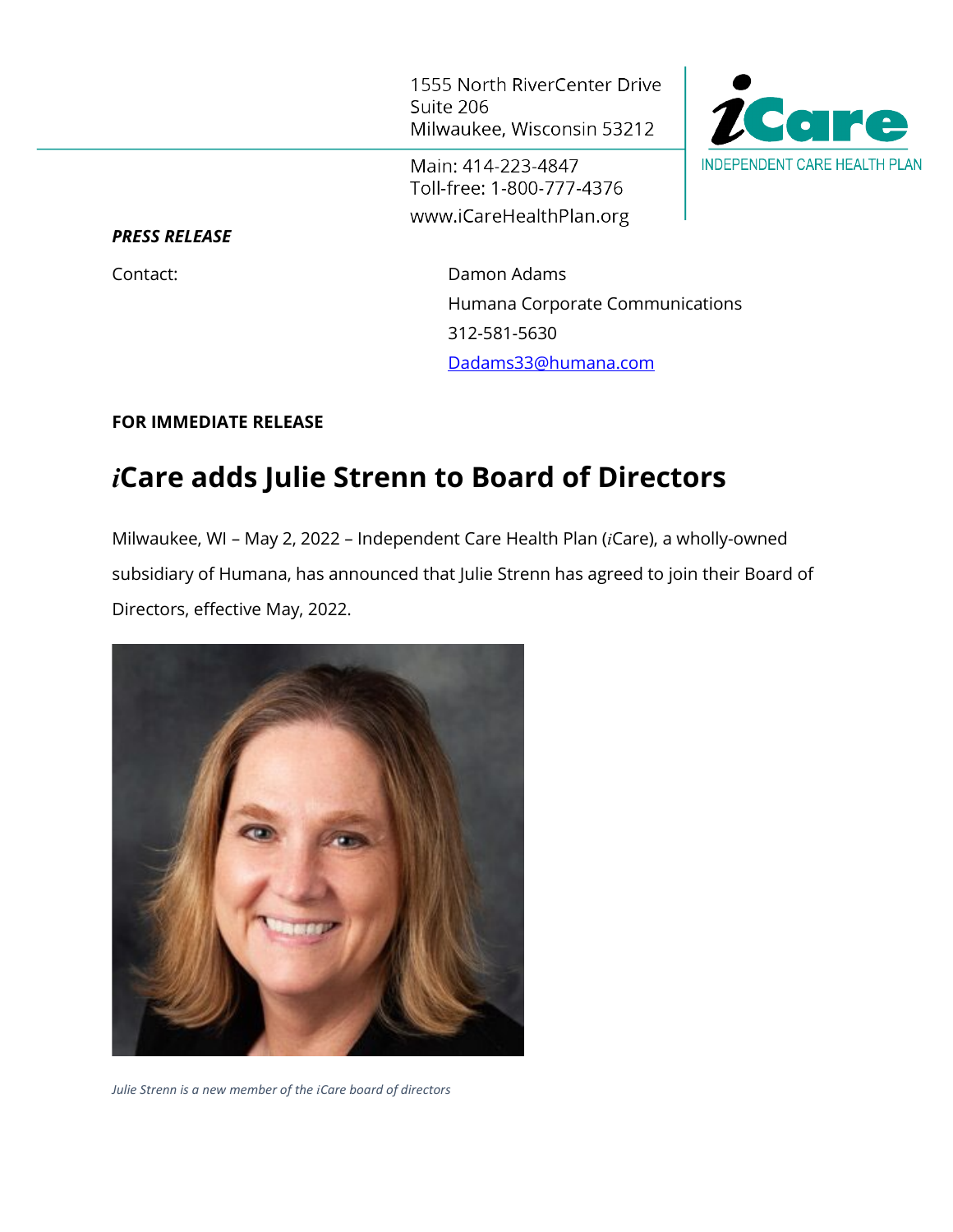Strenn joined Opportunity Development Centers, Inc. (ODC) as Executive Vice President in 2019 and has been the ODC President/CEO of since 2021. She provides overall strategic leadership, operational, financial, and community relations for a non-profit organization. She oversees and directs all aspects of the agency including employee development, program development and expansion, financial stability, public relations, fund development, and strategic planning and implementation.

Based in central Wisconsin, ODC's continuum of services includes mental health services, children's long-term support, and adult support services. Competitive Integrated [Employment](https://www.odcinc.com/services/employment-services) in the long-term care sector is an area of emphasis, including prevocational services, school-to-work transition services, job development and supported employment.

Strenn brings strong expertise and extensive relationships with rural communities, organizations and providers. Strenn has more than 25 years of experience in long-term care, having worked for provider agencies, managed care organizations, and state and local government agencies including the Wisconsin Department of Health Services, Inclusa (formerly Community Care of Central Wisconsin), and Wood County.

"It is an exciting time in Wisconsin. There are so many opportunities to shape long-term care to be sustainable and person-centered into the future", said Strenn. "One-time funding available through ARPA provides resources to shape the future. I am honored to be selected to provide board leadership to *i*Care as they shape their future. *i*Care's focus to support each person to live and work in their communities, aligns with ODC's focus in the supports we provide."

The *i*Care board of directors advises on strategic activities the company considers pursuing in Wisconsin. Strenn joins current directors including:

- John Barger Humana National President Dual Eligible & Medicaid Programs
- Tony Mollica Humana Wisconsin Market President and Independent Care Health Plan CEO
- Anita Holloway Humana Commercial Market Medical Officer